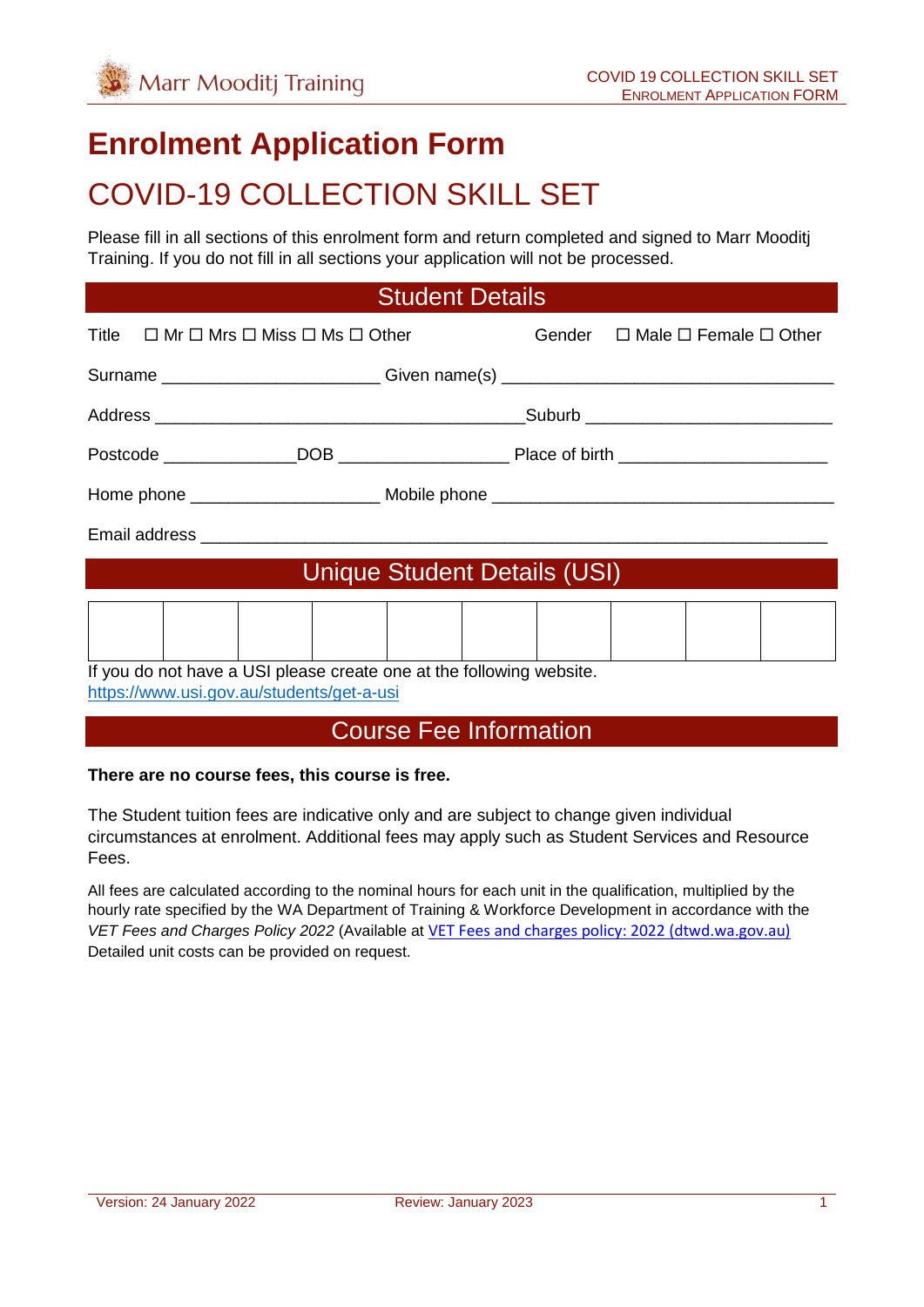#### Enrolment Specifications

Below are the specified details for enrolment at Marr Mooditj Training.

Agree to pay the Fees and Charges

To be a subsidised student you must be Aboriginal and/or Torres Strait Islander descent and older than 18 years

To be a student of Marr Mooditj Training you agree to our code of conduct

To be eligible for concession rate you must provide evidence such as Health Care card

Must be a resident of Western Australia

I will need to provide a certified copy of my Police Clearance or a Criminal History Check and Working with Children Check to attend any placements

I will need to provide a copy of my COVID-19 full vaccination certificate

**For Country Students:** To access travel and accommodation you must be an ABSTUDY approved student. You must provide the ABSTUDY statement to Marr Mooditj Training before any travel and accommodation can be arranged.

Are you currently receiving ABSTUDY? Yes  $\Box$  No  $\Box$ 

#### Language, Literacy and Numeracy

Please tick the boxes that apply for your level of English language, literacy and numeracy (LLN). We need this information to identify whether you need LLN support.

|                                | Very Well | Well | Not very well | Not at all |
|--------------------------------|-----------|------|---------------|------------|
| I can speak/understand English |           |      |               |            |
| I can read English             |           |      |               |            |
| I can write in English         |           |      |               |            |
| I can do maths                 |           |      |               |            |

#### Support Needs

Do you have any disability, impairment or health condition that might  $\Box$  Yes  $\Box$  No affect your studies or require special support?

If YES, please provide details of the disability/condition(s) and support needed

**Disability/Condition** Support required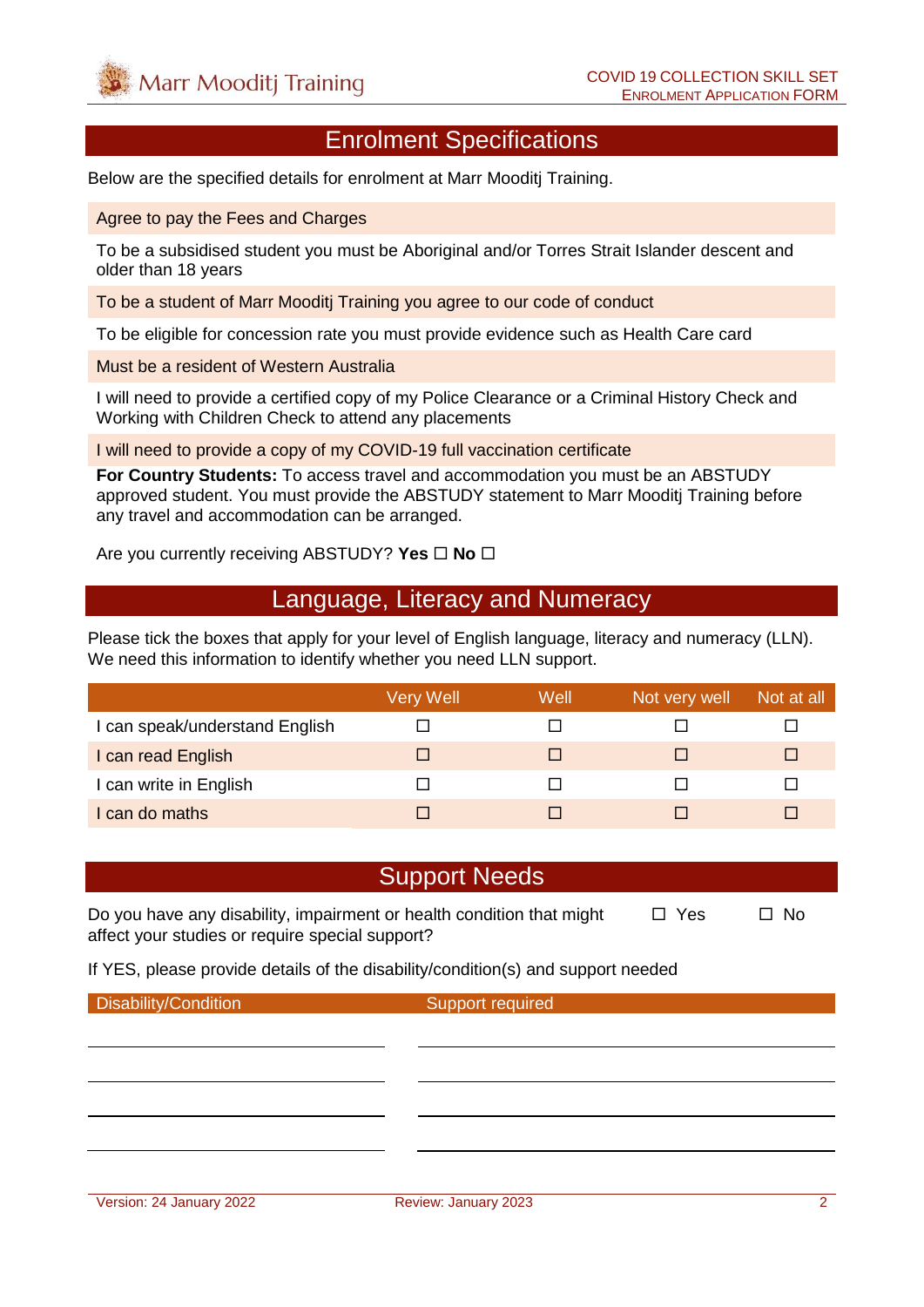## Educational Background

Please tick the boxes below to show your secondary (school) and post-secondary (university/vocational) education.

| Secondary (tick highest attended) |   | Post-Secondary (tick all that apply) |        |
|-----------------------------------|---|--------------------------------------|--------|
| Year 12 or equivalent             | □ | Doctorate                            |        |
| Year 11 or equivalent             | □ | Master's Degree                      | □      |
| Year 10 or equivalent             | □ | <b>Bachelor's Degree</b>             | г      |
| Year 9 or equivalent              | □ | <b>Advanced Diploma</b>              | $\Box$ |
| Year 8 or equivalent              | □ | Diploma or Associate Diploma         | П      |
| Never attended school             | □ | Certificate IV                       | П      |
|                                   |   | Certificate III or Trade             | П      |
| Year completed (eg 1961)          |   | Certificate II                       | П      |

### Employment Status

Please tick the box that best describes your current employment status

| Full time                                |  |
|------------------------------------------|--|
| Part time                                |  |
| Employer                                 |  |
| Unemployed, seeking full time employment |  |
| Unemployed seeking part time employment  |  |

If employed please provide your employer's contact details:

| <b>Employer Name</b>                  |                                                      |                     |                |  |
|---------------------------------------|------------------------------------------------------|---------------------|----------------|--|
| <b>Address</b>                        |                                                      |                     |                |  |
| Suburb                                |                                                      |                     | Postcode       |  |
| Position held                         |                                                      |                     |                |  |
| Employer phone                        |                                                      |                     |                |  |
| Employers email                       | <u> 1980 - Jan Samuel Sand, amerikan berlandar (</u> |                     |                |  |
| Please send an invoice to my employer |                                                      | Yes<br>$\mathbf{1}$ | <b>No</b><br>П |  |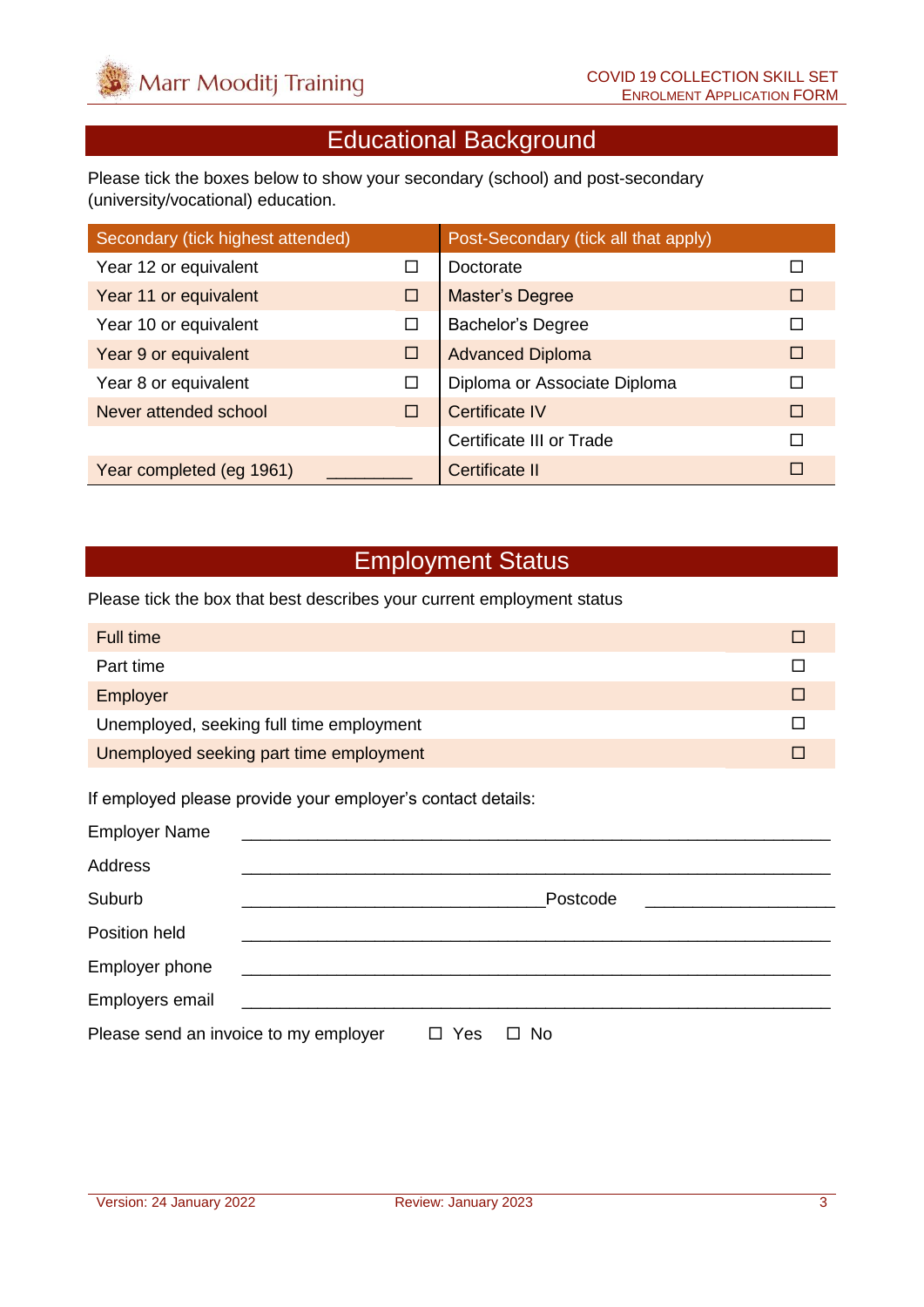#### What Are Your Reasons for Doing this Course

Please tick your reasons for doing this course in the boxes below (tick all that apply)

| To get a job                  | It is part of my job requirements      |  |
|-------------------------------|----------------------------------------|--|
| To develop my own business    | I want extra skills                    |  |
| To try for a different career | For personal interest/Self development |  |
| To get a promotion            | Other reasons (write reasons below)    |  |

### Previous Enrolments

Is this the first time you have enrolled in a course at Marr Mooditi?  $\Box$  Yes  $\Box$  No

If NO, did you complete the course?  $\Box$  Yes  $\Box$  No

Please list the courses in which you have previously enrolled, and approximate date(s)

#### Course **Date** Date of the Course of the Course of the Course of the Course of the Date Date

## Privacy Notice & Declaration

Under the *Data Provision Requirements 2012*, **Marr Mooditj Training** is required to collect personal information about you and to disclose that personal information to the National Centre for Vocational Education Research Ltd (NCVER).

Your personal information (including the personal information contained on this enrolment form), may be used or disclosed by **Marr Mooditj Training** for statistical, administrative, regulatory and research purposes. **Marr Mooditj Training** may disclose your personal information for these purposes to:

- Commonwealth and State or Territory government departments and authorised agencies; and
- NCVER.

Personal information that has been disclosed to NCVER may be used or disclosed by NCVER for the following purposes:

- populating authenticated VET transcripts;
- facilitating statistics and research relating to education, including surveys and data linkage;
- pre-populating RTO student enrolment forms;
- understanding how the VET market operates, for policy, workforce planning and consumer information; and
- administering VET, including program administration, regulation, monitoring and evaluation

You may receive a student survey which may be administered by a government department or NCVER employee, agent or third party contractor or other authorised agencies. Please note you may opt out of the survey at the time of being contacted.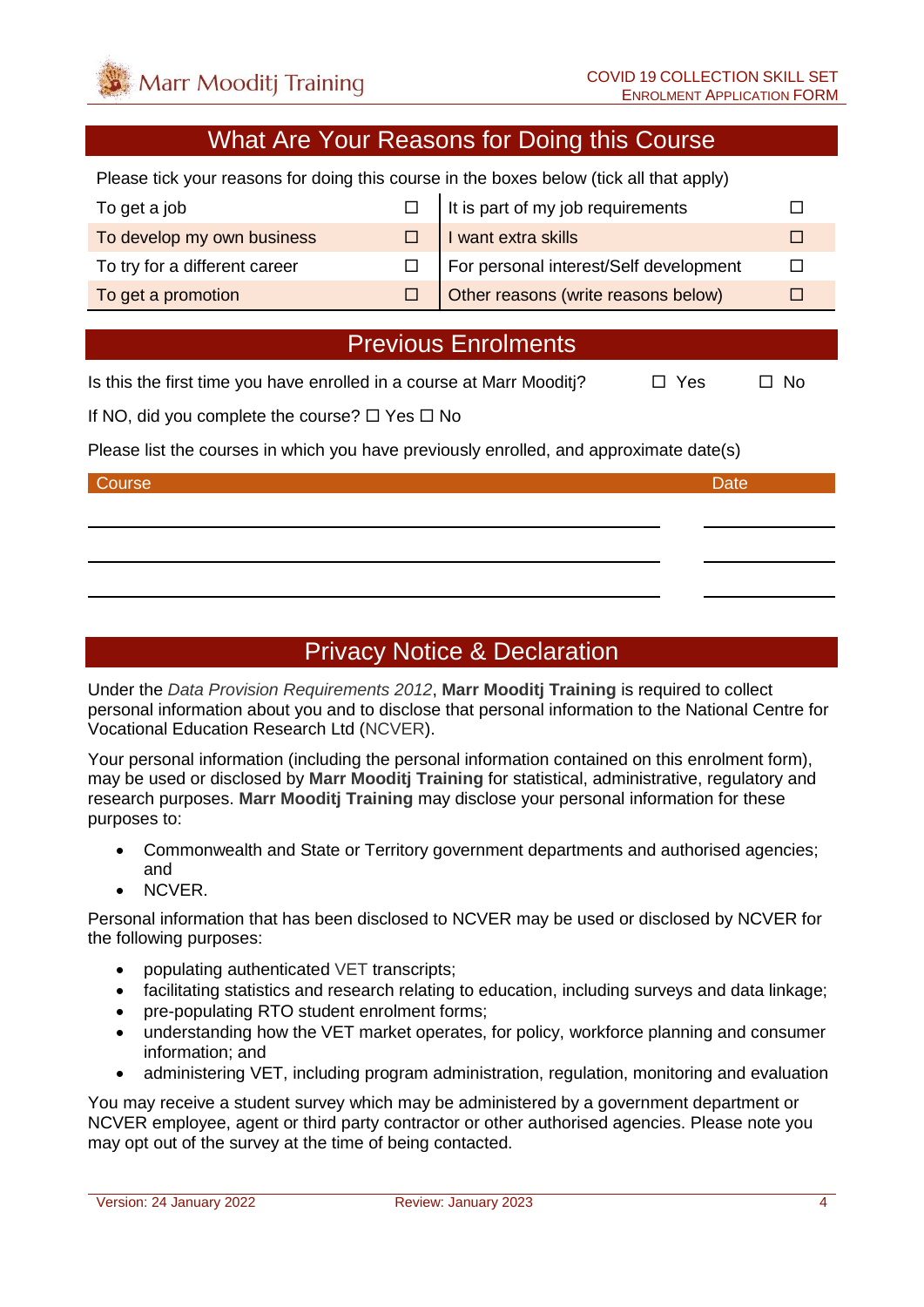NCVER will collect, hold, use and disclose your personal information in accordance with the *Privacy Act 1988* (Cth), the National VET Data Policy and all NCVER policies and protocols (including those published on NCVER's website at [www.ncver.edu.au\)](http://www.ncver.edu.au/).

### How Did You Hear About Us?

|       | □ Newsletter □ Radio □ Word of Mouth □ Family/Friend □ Facebook □ Website □ Job Network □ |  |  |
|-------|-------------------------------------------------------------------------------------------|--|--|
| Other |                                                                                           |  |  |

### **Declaration**

**I certify that the information provided in this application are true and correct.**

**STUDENT SIGNATURE** \_\_\_\_\_\_\_\_\_\_\_\_\_\_\_\_\_\_\_\_\_\_\_\_\_\_\_\_\_\_\_\_**DATE**\_\_\_\_\_\_\_\_\_\_\_\_\_\_\_\_\_\_\_\_\_

### Submit Your Application to:

MARR MOODITJ TRAINING INC

PO BOX 1030, BENTLEY DELIVERY CENTRE, WA 6983

Phone: (08) 9351 9344 Fax: (08) 9350 6830

Email: [reception1@marrmooditj.com.au](mailto:reception1@marrmooditj.com.au)

#### Application Process

- 1. A letter of acknowledgement will be sent by mail to you within 2 working days of receipt of your application. If you have not received an acknowledgement please telephone Marr Mooditi Training.
- 2. Marr Mooditj Training will process your application within 5 working days, and upon successful application, will send you a confirmation of your enrolment.
- 3. Applicants may be encouraged to complete Language, Literacy and Numeracy training prior to enrolment in the course of their choice.